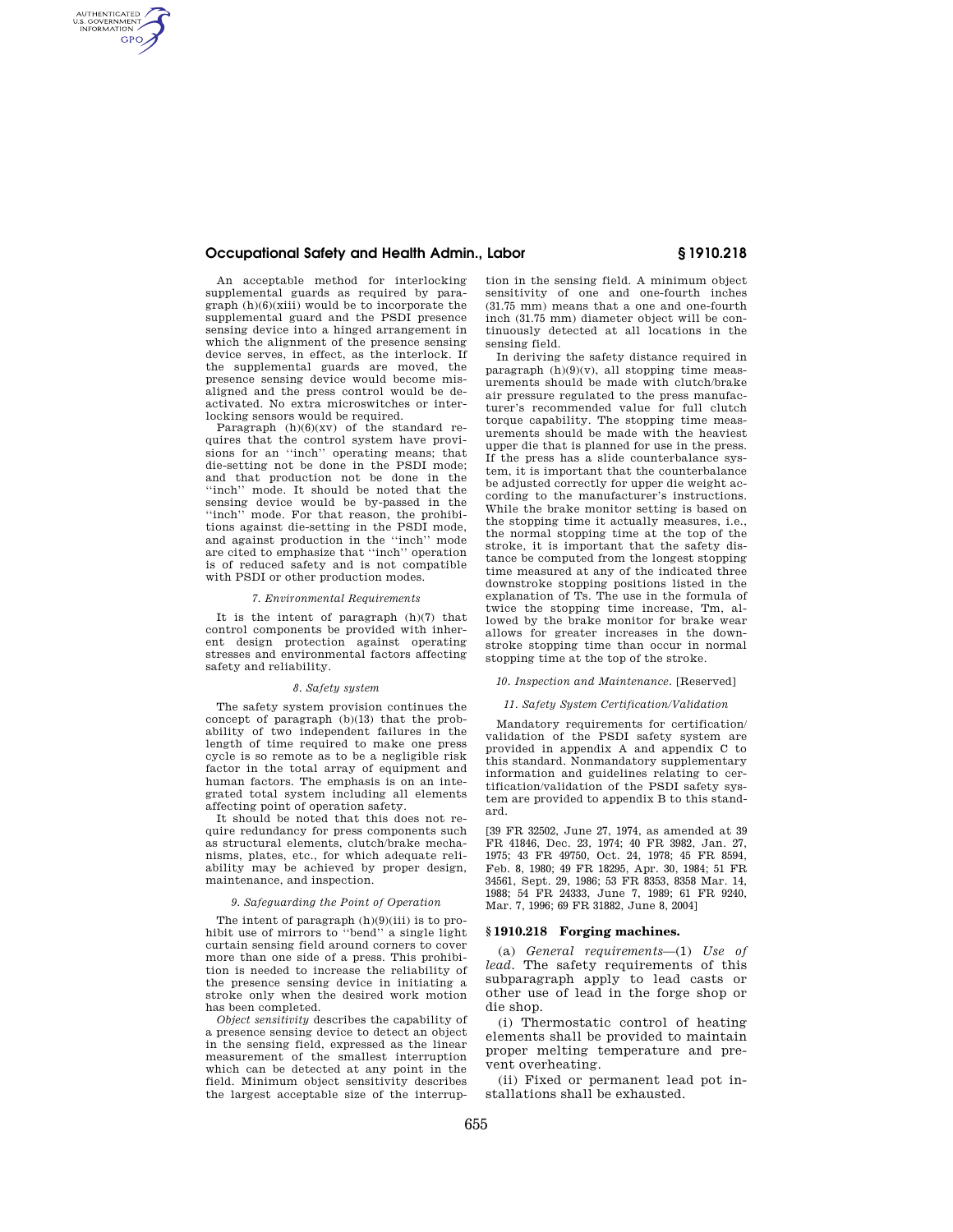# **§ 1910.218 29 CFR Ch. XVII (7–1–10 Edition)**

(iii) Portable units shall be used only in areas where good, general room ventilation is provided.

(iv) Personal protective equipment (gloves, goggles, aprons, and other items) shall be worn.

(v) A covered container shall be provided to store dross skimmings.

(vi) Equipment shall be kept clean, particularly from accumulations of yellow lead oxide.

(2) *Inspection and maintenance.* It shall be the responsibility of the employer to maintain all forge shop equipment in a condition which will insure continued safe operation. This responsibility includes:

(i) Establishing periodic and regular maintenance safety checks and keeping certification records of these inspections which include the date of inspection, the signature of the person who performed the inspection and the serial number, or other identifier, for the forging machine which was inspected.

(ii) Scheduling and recording the inspection of guards and point of oper-

|  |  |  |  |  |  | 29 CFR Ch. XVII (7-1-10 Edition) |
|--|--|--|--|--|--|----------------------------------|
|--|--|--|--|--|--|----------------------------------|

ation protection devices at frequent and regular intervals. Recording of inspections shall be in the form of a certification record which includes the date the inspection was performed, the signature of the person who performed the inspection and the serial number, or other identifier, of the equipment inspected.

(iii) Training personnel for the proper inspection and maintenance of forging machinery and equipment.

(iv) All overhead parts shall be fastened or protected in such a manner that they will not fly off or fall in event of failure.

(3) *Hammers and presses.* (i) All hammers shall be positioned or installed in such a manner that they remain on or are anchored to foundations sufficient to support them according to applicable engineering standards.

(ii) All presses shall be installed in such a manner that they remain where they are positioned or they are anchored to foundations sufficient to support them according to applicable engineering standards.

| Size of tim-<br>ber. inches <sup>1</sup> | Square<br>inches in<br>cross sec-<br>tion | Minimum allowable<br>crushing strength<br>parallel to grain,<br>$p.s.i.$ <sup>2</sup> | Maximum static load<br>within short column<br>range <sup>3</sup> | Safety factor | Maximum rec-<br>ommended weight of<br>forging hammer for<br>timber used | Maximum al-<br>lowable<br>length of<br>timber.<br>inches |
|------------------------------------------|-------------------------------------------|---------------------------------------------------------------------------------------|------------------------------------------------------------------|---------------|-------------------------------------------------------------------------|----------------------------------------------------------|
| $4\times4$                               | 16                                        | 5,000                                                                                 | 80,000                                                           | 10            | 8.000                                                                   | 44                                                       |
| $6\times 6$                              | 36                                        | 5,000                                                                                 | 180.000                                                          | 10            | 18,000                                                                  | 66                                                       |
| $8\times8$                               | 64                                        | 5,000                                                                                 | 320,000                                                          | 10            | 32,000                                                                  | 88                                                       |
| $10\times10$                             | 100                                       | 5,000                                                                                 | 500.000                                                          | 10            | 50.000                                                                  | 100                                                      |
| $12\times12$                             | 144                                       | 5.000                                                                                 | 720.000                                                          | 10            | 72.000                                                                  | 132                                                      |
|                                          |                                           |                                                                                       |                                                                  |               |                                                                         |                                                          |

TABLE O–11—STRENGTH AND DIMENSIONS FOR WOOD RAM PROPS

<sup>1</sup> Actual dimension.<br><sup>2</sup> Adapted from U.S. Department of Agriculture Technical Bulletin 479. Hardwoods recommended are those whose ultimate<br>crushing strengths in compression parallel to grain are 5,000 p.s.i. (pounds per this ratio should not exceed 11.

(iii) Means shall be provided for disconnecting the power to the machine and for locking out or rendering cycling controls inoperable.

(iv) The ram shall be blocked when dies are being changed or other work is being done on the hammer. Blocks or wedges shall be made of material the strength and construction of which should meet or exceed the specifications and dimensions shown in Table  $O-11$ .

(v) Tongs shall be of sufficient length to clear the body of the worker in case of kickback, and shall not have sharp handle ends.

(vi) Oil swabs, or scale removers, or other devices to remove scale shall be provided. These devices shall be long enough to enable a man to reach the full length of the die without placing his hand or arm between the dies.

(vii) Material handling equipment shall be of adequate strength, size, and dimension to handle diesetting operations safely.

(viii) A scale guard of substantial construction shall be provided at the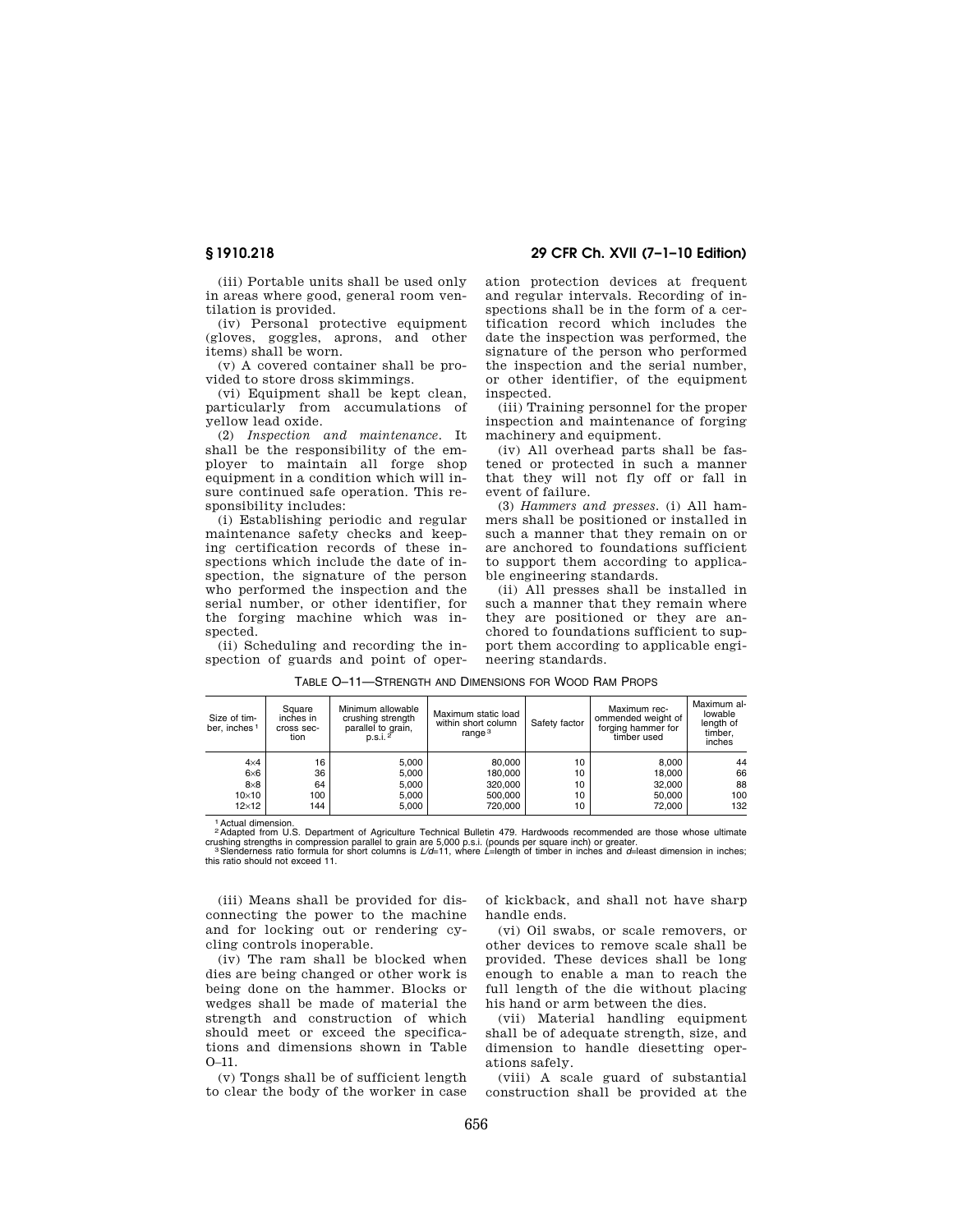# **Occupational Safety and Health Admin., Labor § 1910.218**

back of every hammer, so arranged as to stop flying scale.

(ix) A scale guard of substantial construction shall be provided at the back of every press, so arranged as to stop flying scale.

(b) *Hammers, general*—(1) *Keys.* Die keys and shims shall be made from a grade of material that will not unduly crack or splinter.

(2) *Foot operated devices.* All foot operated devices (i.e., treadles, pedals, bars, valves, and switches) shall be substantially and effectively protected from unintended operation.

(c) *Presses.* All manually operated valves and switches shall be clearly identified and readily accessible.

(d) *Power-driven hammers*—(1) *Safety cylinder head.* Every steam or airhammer shall have a safety cylinder head to act as a cushion if the rod should break or pullout of the ram.

(2) *Shutoff valve.* Steam hammers shall be provided with a quick closing emergency valve in the admission pipeline at a convenient location. This valve shall be closed and locked in the off position while the hammer is being adjusted, repaired, or serviced, or when the dies are being changed.

(3) *Cylinder draining.* Steam hammers shall be provided with a means of cylinder draining, such as a self-draining arrangement or a quick-acting drain cock.

(4) *Pressure pipes.* Steam or air piping shall conform to the specifications of American National Standard ANSI B31.1.0–1967, Power Piping with Addenda issued before April 28, 1971, which is incorporated by reference as specified in §1910.6.

(e) *Gravity hammers*—(1) *Air-lift hammers.* (i) Air-lift hammers shall have a safety cylinder head as required in paragraph (d)(1) of this section.

(ii) Air-lift hammers shall have an air shutoff valve as required in paragraph (d)(2) of this section.

(iii) Air-lift hammers shall be provided with two drain cocks: one on main head cylinder, and one on clamp cylinder.

(iv) Air piping shall conform to the specifications of the ANSI B31.1.0–1967, Power Piping with Addenda issued before April 28, 1971, which is incorporated by reference as specified in §1910.6.

(2) *Board drophammers.* (i) A suitable enclosure shall be provided to prevent damaged or detached boards from falling. The board enclosure shall be securely fastened to the hammer.

(ii) All major assemblies and fittings which can loosen and fall shall be properly secured in place.

(f) *Forging presses*—(1) *Mechanical forging presses.* When dies are being changed or maintenance is being performed on the press, the following shall be accomplished:

(i) The power to the press shall be locked out.

(ii) The flywheel shall be at rest.

(iii) The ram shall be blocked with a material the strength of which shall meet or exceed the specifications or dimensions shown in Table O–11.

(2) *Hydraulic forging presses.* When dies are being changed or maintenance is being performed on the press, the following shall be accomplished:

(i) The hydraulic pumps and power apparatus shall be locked out.

(ii) The ram shall be blocked with a material the strength of which shall meet or exceed the specifications or dimensions shown in Table O–11.

(g) *Trimming presses*—(1) *Hot trimming presses.* The requirements of paragraph  $(f)(1)$  of this section shall also apply to hot trimming presses.

(2) *Cold trimming presses.* Cold trimming presses shall be safeguarded in accordance with §1910.217(c).

(h) *Upsetters*—(1) *General requirements.*  All upsetters shall be installed so that they remain on their supporting foundations.

(2) *Lockouts.* Upsetters shall be provided with a means for locking out the power at its entry point to the machine and rendering its cycling controls inoperable.

(3) *Manually operated controls.* All manually operated valves and switches shall be clearly identified and readily accessible.

(4) *Tongs.* Tongs shall be of sufficient length to clear the body of the worker in case of kickback, and shall not have sharp handle ends.

(5) *Changing dies.* When dies are being changed, maintenance performed, or any work done on the machine, the